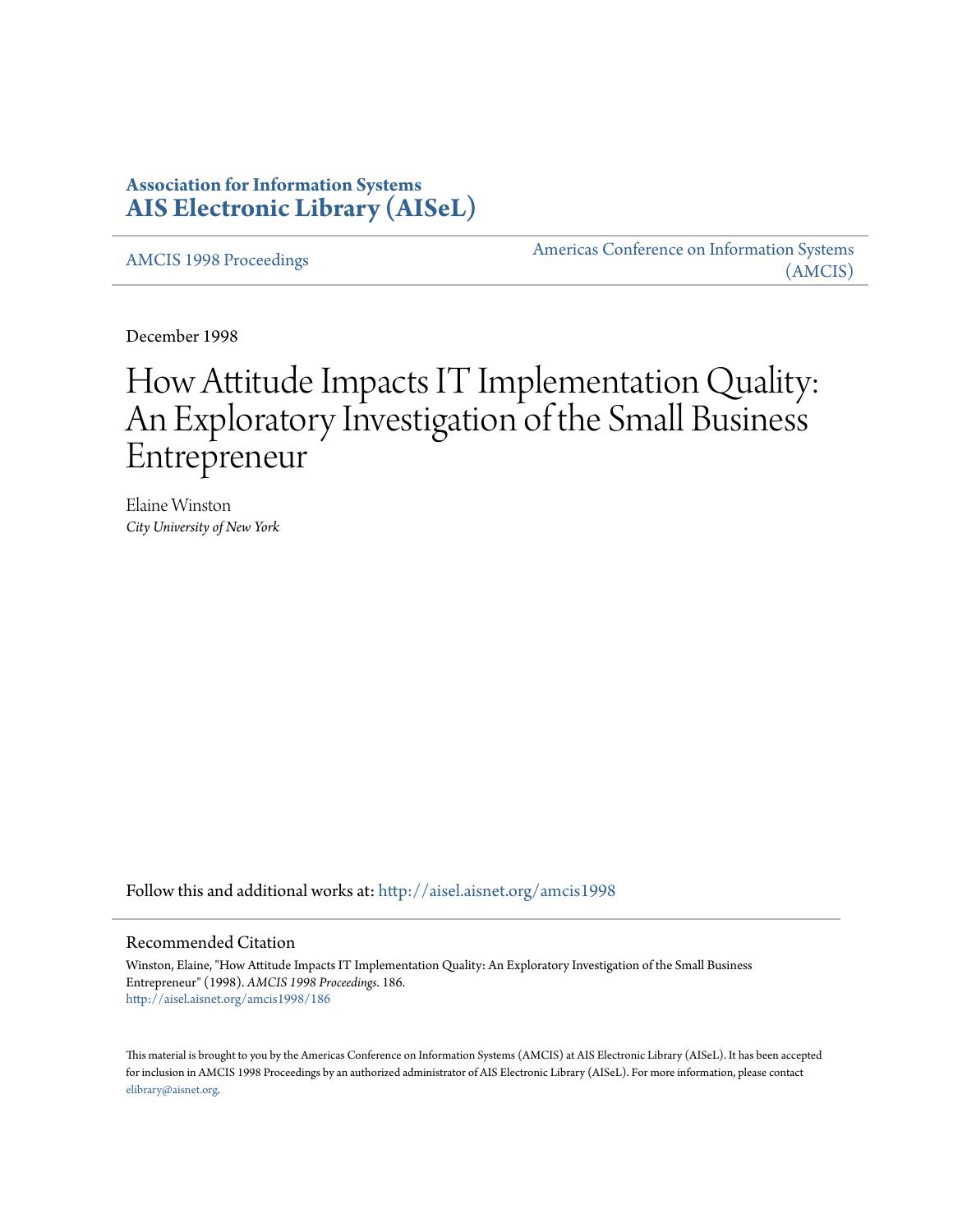# **How Attitude Impacts IT Implementation Quality: An Exploratory Investigation of the Small Business Entrepreneur**

# **Elaine Winston**

City University of New York Baruch College–Zicklin School of Business

## **Abstract**

*Theories concerning the entrepreneur's attitudes towards IT are important because studies show that the entrepreneur's positive attitude towards IT is a key factor in achieving a high quality IT implementation in his/her business. Our study, based on data from multiple cases, supports this contention. Surprisingly, the data shows that those with negative attitudes towards IT also achieve high quality IT implementations. Those with uncertain attitudes towards IT had low quality IT implementations in their businesses. The results of this study yield some useful propositions: the most interesting is the importance of entrepreneurs with negative attitudes to rely on modern management policies in order to achieve a higher quality implementation.*

#### **Introduction**

For years, computer specialists extoled the virtues of the high tech outfit. The positive impact IT can provide for small businesses has further been documented in studies. The impressive array of benefits that an organization might derive from using IT includes improving worker efficiency, eliminating menial jobs, and cutting costs of financial transactions.

One would have a difficult time finding the entrepreneur that would not at least acknowledge some benefit of using IT in his/her business. It can be further assumed that most entrepreneurs could find extensive support for the incorporation of IT into their businesses. It is interesting to note that while many entrepreneurs have positive attitudes to IT many others have negative or uncertain attitudes towards IT.

A recent survey of IT implementations in small businesses indicates that owners' having positive attitudes towards IT was an important factor associated with successful implementations. The implementation process begins with scanning the environment for IT opportunities and solutions and adopting the appropriate IT and ends with institutionalizing the use of IT as part of regular work behaviors.

This case study has three goals: (1) it categorizes entrepreneurs, those who direct and manage their own businesses, into three profiles based on their attitudes towards information technology and managing style, traditional or modern (2) it directs attention to case data that reveals how initial IT attitudes affect the exploitation of IT in business and (3) concludes with propositions concerning the entrepreneurs' likelihood of achieving a high quality implementation.

## **The Impact of Attitudes on Implementation Quality**

Explanations concerning how attitudes towards IT affect the quality of an IT implementation can help guide the entrepreneur and information expert concerned with the design and plan of the implementation process.

**Attitudes Toward IT** - Entrepreneurs with positive attitudes towards IT will commit to an IT implementation. This commitment helps the entrepreneur endure the frustration and effort of overcoming the technical and organizational obstacles that always confront new ideas.

• We found that the entrepreneurs with positive attitudes were intimately involved in the implementation process. The entrepreneurs' understanding of how IT could provide a competitive advantage to their companies resulted in their decision to invest in integrated strategic applications.

Entrepreneurs with negative or uncertain attitudes towards IT may have trouble committing to an IT implementation. This lack of commitment results in reducing the amount of resources allocated to the project, inhibiting organizational changes required by the innovation and preventing the use of the IT to its fullest potential.

- Data from our cases show that entrepreneurs with negative attitudes went ahead with IT implementations. This group of entrepreneurs also achieved high quality IT implementations. This was a surprise because the literature suggests that entrepreneurs having negative attitudes towards IT will most likely achieve poor quality implementations.
- Initially, we presumed that the uncertain entrepreneur would seek advice from employees concerning the type and level of IT application to invest in. Interestingly, the data shows that these entrepreneurs became immobilized, perhaps as a result of information overload (i.e., the large volume of conflicting information regarding any particular IT). They were unable to initiate a forward-looking approach to guide them through the implementation process.

**Quality of the IT Implementation** - Specific outcomes identified with a successful IT implementation include increased profits, market share or ROI performance. Outcomes such as the ones suggested, however, are often causally distant from the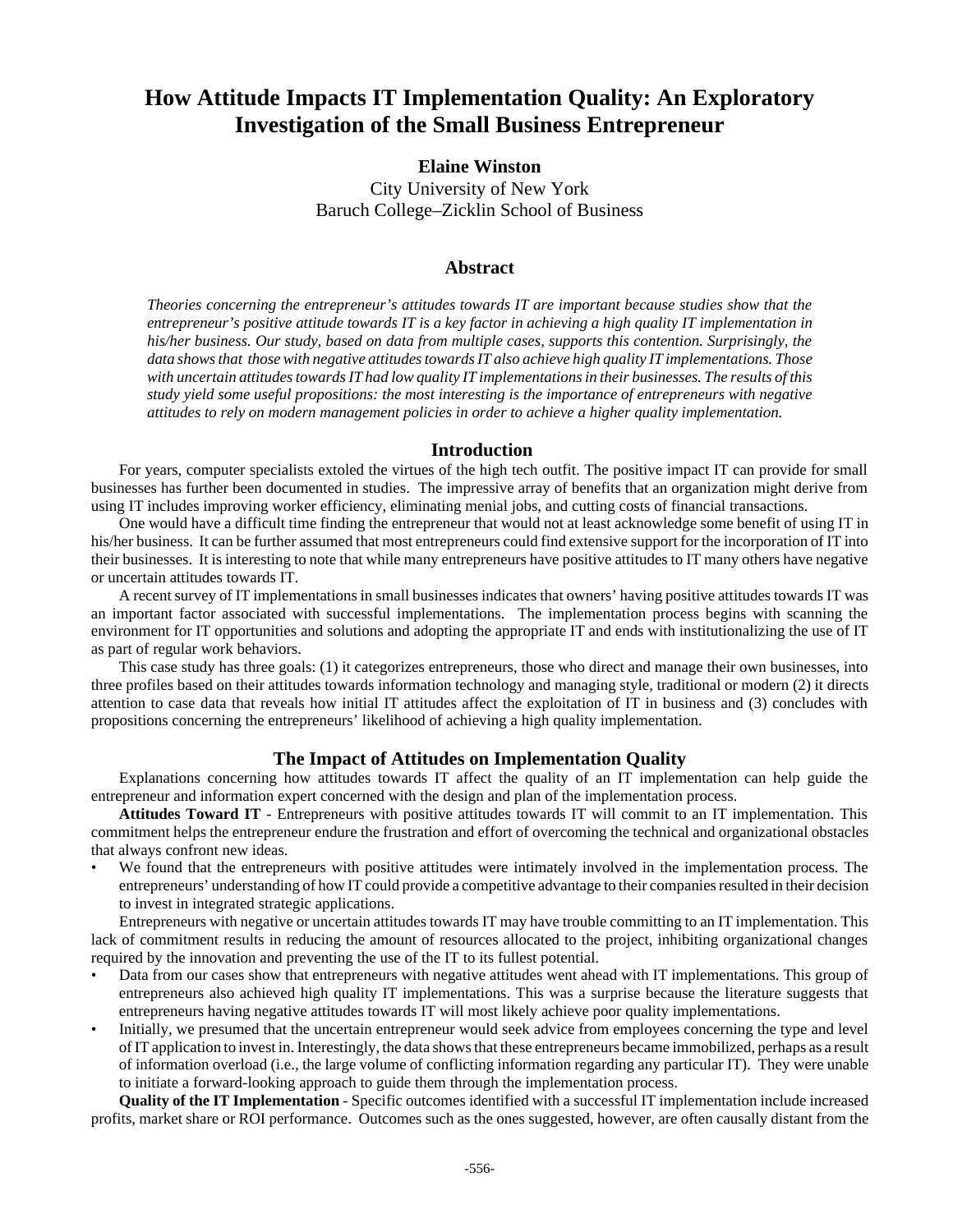attitudes and actions that the entrepreneur exhibited during the implementation process. The quality of the IT implementation, however, has a much more direct causal relationship. The entrepreneurs evaluated the quality of the IT implementation based on improvements to business processes. Ultimately, the anticipated outcome associated with a high quality implementation is increased organizational performance.

#### **Methodology**

Case data was obtained through the use of an open-ended interview format. Open-ended interviewing is a valuable research methodology for business studies because it provides the researcher with rich and detailed data. By encouraging the interviewees to describe their worlds in their own terms an understanding of social phenomena evolves. Surveys, although the prominent orthodoxy for business studies, can not explore the detailed experiences of those being surveyed.

The research data for this study is derived from thirteen in-depth interviews with entrepreneurs that both own and direct their businesses. Table 1 exemplifies three entrepreneurs and characteristics of their business and IT implementation.

A number of questions in the interview guide help to determine the entrepreneurs attitudes, as follows:

**Positive attitudes** - This category includes entrepreneurs reporting without doubt that implementing IT will increase their organization's efficiency and effectiveness.

**Negative attitudes** - This group of entrepreneurs have a tendency to resist suggestions that IT can improve business efficiency and effectiveness. They argue that IT will not have any conclusive positive affect on their own business.

**Uncertain attitudes** - This category of entrepreneurs exhibited conflicting attitudes or feelings. The entrepreneurs express both positive and negative attitudes to IT.

Questions in the interview guide identify some of the actions the entrepreneurs took regarding IT and include: type of hardware and software purchases, hiring consultants, studying and learning about IT, initiating employee training, or taking no action. Statements that reflect the objectives and purposes for these actions help determine the entrepreneurs' management style. The entrepreneurs, also, reported their view of how the actions that they took, regarding IT, impacted their business.

#### **Data**

We became familiar with data gleaned from the interviews by using two recommended methods: (1) within case analysis and (2) cross case pattern. Importantly, these methods helped us to look beyond our first impressions of the data and made it possible to identify replication existing across cases.

Relying on both interview transcripts and cross-case analysis files three profiles emerged: Positive-Innovator, Negative-Entrepreneur and Uncertain-Traditionalist. The following represents examples of the coding:

**Positive-innovator:** Entrepreneurs indicating that they have positive attitudes towards IT often have an in-depth knowledge about IT.

**Case P1**. **Positive statement**: IT is fun! It allows you to do things faster and more accurately.

**IT knowledge:** We know the technology because we develop software for it. We put in the latest technology to maintain a leading competitive edge.

**Negative-entrepreneur**: These entrepreneurs as a group stated that although they follow reactive strategies they manage their businesses based on modern policies.

**Case N1**. **Reactive strategy**: We go to accounting shows and are bombarded by advertisements for information technology products. We couldn't hide from this stuff even if we wanted to!

**Modern policy:** We use young employees right out of college to show us how to use some of the new IT required by law. They tell us what we need.

**Uncertain-traditionalist:** Several entrepreneurs suggest that their uncertain attitudes developed because they did not have the resources to decipher the overwhelming data regarding IT. These entrepreneurs following traditional policies do not want to change internal processes.

**Case U1**. **Information overload:** IT is coming too quickly. Society is frantic. Technology is coming at us in a frantic way.

**Traditional policy**: For us to put in a voice mail system would cost over five thousand dollars and it's not necessary. We like the personal touch that comes from a person actually picking up the telephone.

#### **Contending with Uncertainty**

Positive-innovators perceive that their investment in IT have beneficial effects on their business. These effects range from increased operational effectiveness and efficiency to cultural changes that help to improve the quality of work life for the employees.

The cultural impact an implemented IT has on a business does so with a substantial degree of risk. For example, it reflects the empowerment of employees that now have access to more business information. This impact does not only have to represent a negative force on that business. It can have a positive affect on operations. None the less, changes will occur!